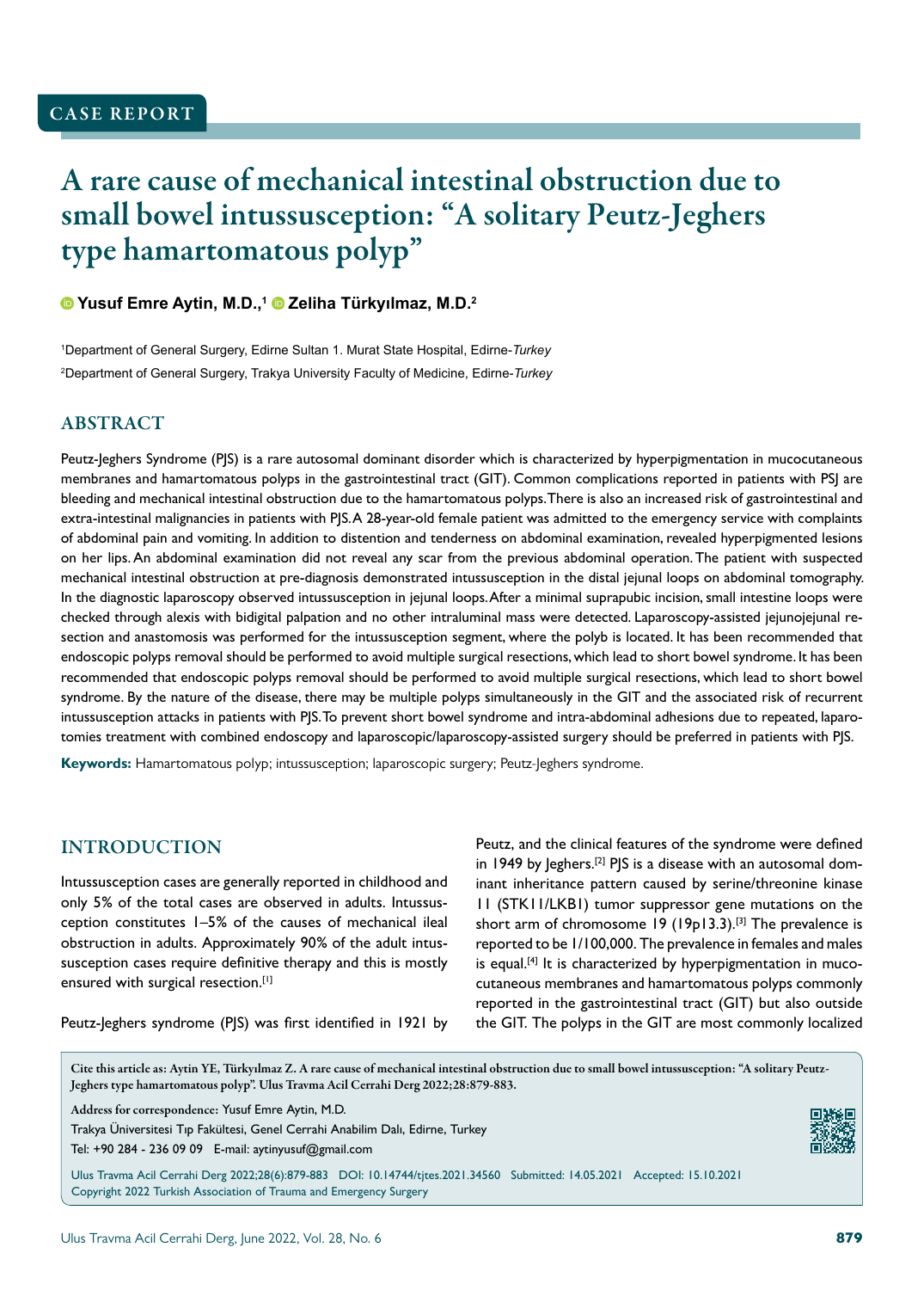in the small intestine.[5] Common complications reported in patients with PSJ are bleeding due to hamartomatous polyps, abdominal pain, and mechanical intestinal obstruction clinic secondary to intussusception. Approximately 50% of the patients experience intussusception complications to due polyps localized in their intestines during their lifetime.<sup>[6]</sup>

This article presents an adult case diagnosed with PJS who visited us due to mechanical intestinal obstruction clinic caused by jejunal intussusception.

#### CASE REPORT

A 28-year-old female patient was admitted to the emergency service with complaints of abdominal pain for 2 past days and vomiting that started during the day. It was learned from her medical history that she used iron preparations due to iron deficiency anemia and that she had no other disease. It was reported that the patient was unable to defecate for the past 3 days. The direct abdominal radiography of the standing patient showed wide-base small intestine type air-fluid levels (Fig. 1), and distention was detected during the abdominal examination.

Since the patient with mechanical intestinal obstruction clinic is in her third decade and she has no history of past operations, and abdominal cross-sectional imaging was requested to reveal the pathology causing the obstruction. In the abdominal tomography of the patient, mechanical intestinal obstruction due to intussusception in the distal jejunal loops was detected (Fig. 2). After taking a more detailed medical history, it was learned that the patient had been hospitalized at an external center twice in the past 3 years with similar clinical findings, and her symptoms regressed after medical treatment. The physical examination of the patient revealed hyperpigmented lesions on the lips. It was learned that these lesions existed since birth.

The routine surgical blood tests were requested. The complete blood count of the patient revealed a hemoglobin



**Figure 1.** Wide-base small intestine type air-fluid levels on standing direct abdominal radiography.

value of 8.4 g/dL and a leukocyte value of 21,000/mm<sup>3</sup>. Her blood biochemistry was within normal limits except for hypopotassemia and increased C-reactive protein.

Oral intake of the patient, who had a nasogastric catheter, was discontinued. She was started on appropriate fluid and antibiotic treatment. The patient was admitted to the general surgery service and received medical treatment for 2 days; however, since the patient was still unable to defecate and the nasogastric drainage continued to be bilious, diagnostic laparoscopy was performed.

In the laparoscopy, it was observed that the jejunal loop of approximately 20 cm from 180 cm of the jejunal loops distal to the treitz ligament was proximally intussuscepted. This area was excised from a 5 cm suprapubic incision using Alexis mass lesion within the jejunal loop which was palpated (Fig. 3). Partial resection and jejunojejunal anastomosis were performed on the 20 cm jejunal segment that was intussuscepted to in-



Figure 2. Intussusception in the distal jejunal loops on abdominal tomography.



**Figure 3.** Alexis and mass lesion within the jejunal loop.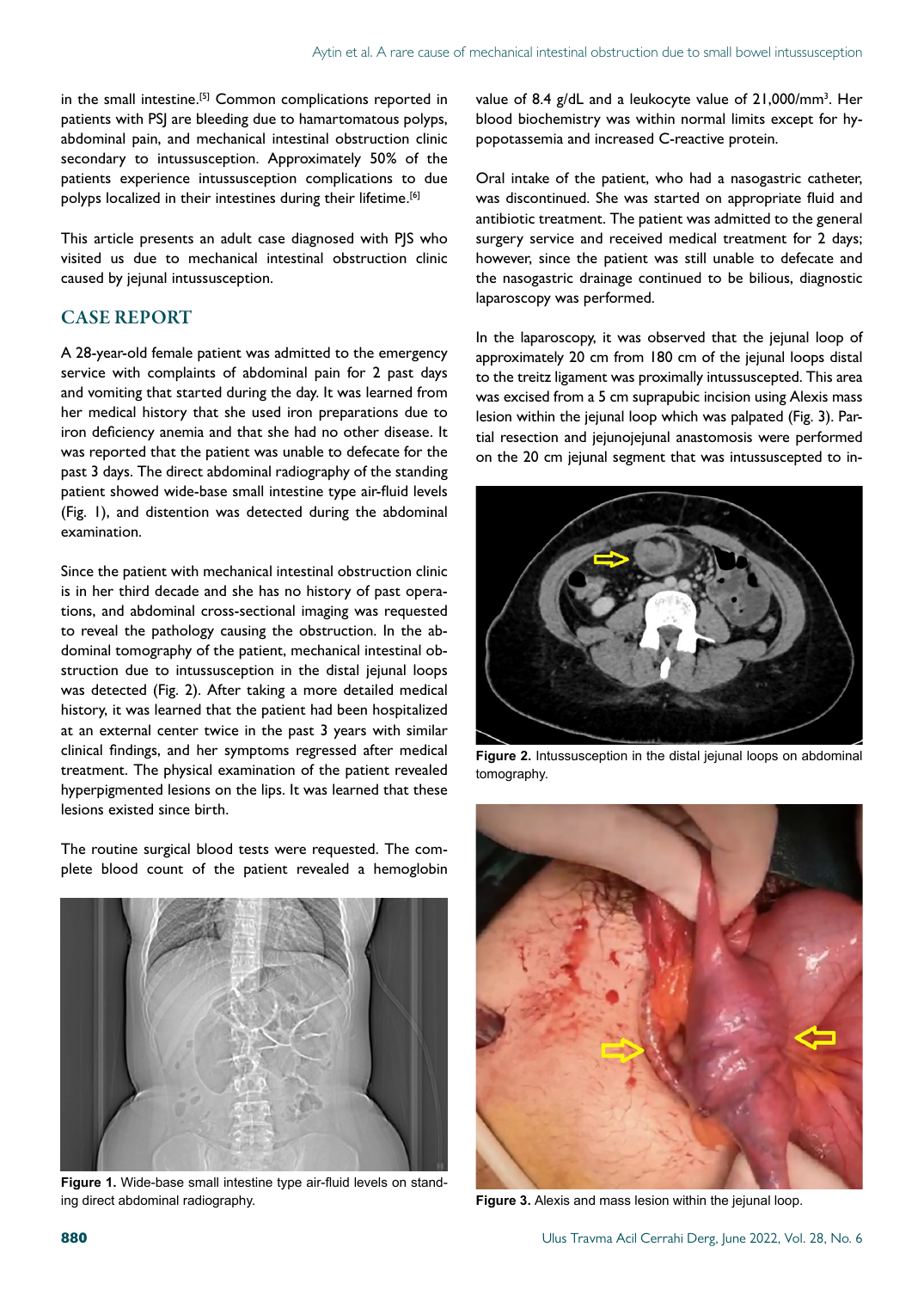clude the area of the intraluminal mass. Following the anastomosis, the small intestine loops were checked through Alexis with bidigital palpation and no other lesions were detected.

In the post-operative follow-up, the general condition of the patient was good and she was able to defecate and started oral intake; therefore, she was discharged with full recovery. The patient, who was followed up regularly after the operation and who had a hamartomatous polyp specific to PJS according to the pathology results, was referred to the medical genetics department of our hospital for genetic screening. The STK11/LKB1 gene mutation was detected in the genetic screening.

Family members of the patient diagnosed with PJS were referred for genetic screening. The patient was informed about PJS and was followed up regularly in our clinic.

## DISCUSSION

PJS was first identified in 1921 in a case report published by a Dutch medical doctor named Jan Peutz, who revealed that there was a link between mucocutaneous macules and gastrointestinal polyps in the members of a family.<sup>[1,7]</sup> Harold Jeghers, an American medical doctor confirmed that the disease was a syndrome in his studies in 1949.<sup>[7,8]</sup>

PJS is a disease with an autosomal dominant inheritance characterized by hamartomatous polyps and hyperpigmentation in mucocutaneous membranes in the GIT.<sup>[5,9]</sup> The prevalence of PJS, which is a rare disease, has been reported to be 1/100,000. It has no racial superiority and its prevalence in females and males is equal. $[4,9]$ 

Although the etiology of PJS is not clear, it has been proven that 70–80% of the patients have serine/threonine kinase 11 (STK11/LKB1) tumor suppressor gene line mutations on the short arm of chromosome  $19$  ( $19p13.3$ ).<sup>[3,10]</sup> This mutation leading to loss of STK11 protein kinase activity has also been associated with the occurrence of certain malignant diseases. It has been reported that the incidence of malignancy in patients with PSJ is increased due to the presence of this mutation compared to the normal population. The most common malignancies associated with PJS are colorectal cancers; and it has been reported that breast cancer, small intestinal cancers, gastric, and pancreatic cancers are more common in patients with PJS compared to the normal population.<sup>[11]</sup>

The World Health Organization (WHO) established diagnostic criteria for PJS. Having any of the four criteria is sufficient for diagnosis.

- Three or more histopathologically confirmed Peutz-Jeghers type polyps
- A positive family history of PJS and any number of Peutz-Jeghers type polyps
- A positive family history of PJS and characteristic prominent mucocutaneous pigmentation
- Any number of histologically confirmed PJS polyps and characteristic prominent mucocutaneous pigmentation.[10,12]

The patient in our case presentation met the diagnostic criteria of the WHO with the presence of hyperpigmented lesions on the lips and the presence of jejunal Peutz-Jeghers type hamartomatous polyp.

Pigmentations usually occur in the  $1st$  year of life, but they may fade and, in some cases, even disappear in adulthood. [6] When PJS is suspected during the pre-diagnosis, positive family history due to the autosomal dominant inheritance of the disease, and the presence of mucocutaneous pigmentation, which is common from birth, allows the diagnosis in childhood. It has been reported that the disease is frequently diagnosed within the first two decades with a detailed medical history and a careful physical examination.[9]

In PJS, polyps usually show symptoms in adolescence and early adulthood. About 90% of people with PJS who reach adulthood have been reported to have small intestine polyps. [6,9] Although polyps are most common in the small intestine, which is the primary location, they have also been reported in the colon, stomach, and rectum, in descending order of incidence. The literature search reveals that polyps are often of the small intestine origin, as in our case presentation. Polyps located outside the small intestine have also been reported in the literature. In the case presentation of Hammouda et al.,<sup>[12]</sup> the polyp originated from the ascending colon, and in the case presentation of Shah et al.,<sup>[7]</sup> the polyp originated from the colon. Gülten et al.<sup>[13]</sup> presented the presence of PJS type rectal polyp in their case presentation. Polyps are most commonly located in the jejunum in the small intestine and are also located in the ileum and duodenum, respectively. Other than GIT, extraintestinal polyps have been reported in the gallbladder, ureter, respiratory tract, and tonsils.<sup>[6]</sup>

Patients with PJS usually present with polyps-related symptoms such as abdominal pain, gastrointestinal bleeding, anemia associated with this, and intestinal obstruction due to intussusception.[14] Symptoms often occur in the first two decades. Intussusception is a significant condition that can cause mortality in patients with PJS.<sup>[9,14]</sup>

Intussusception cases are generally reported in childhood and only 5% of the total cases are observed in adults. Intussusception constitutes 1–5% of the causes of mechanical ileal obstruction in adults.[1] This condition, which is generally primary and benign in children, responds to medical treatment in 80% of the cases. On the other hand, approximately 90% of intussusception cases reported in adults occur secondary to a pathological condition. The presence of the primary pathology causing intussusception such as polyps, carcinomas,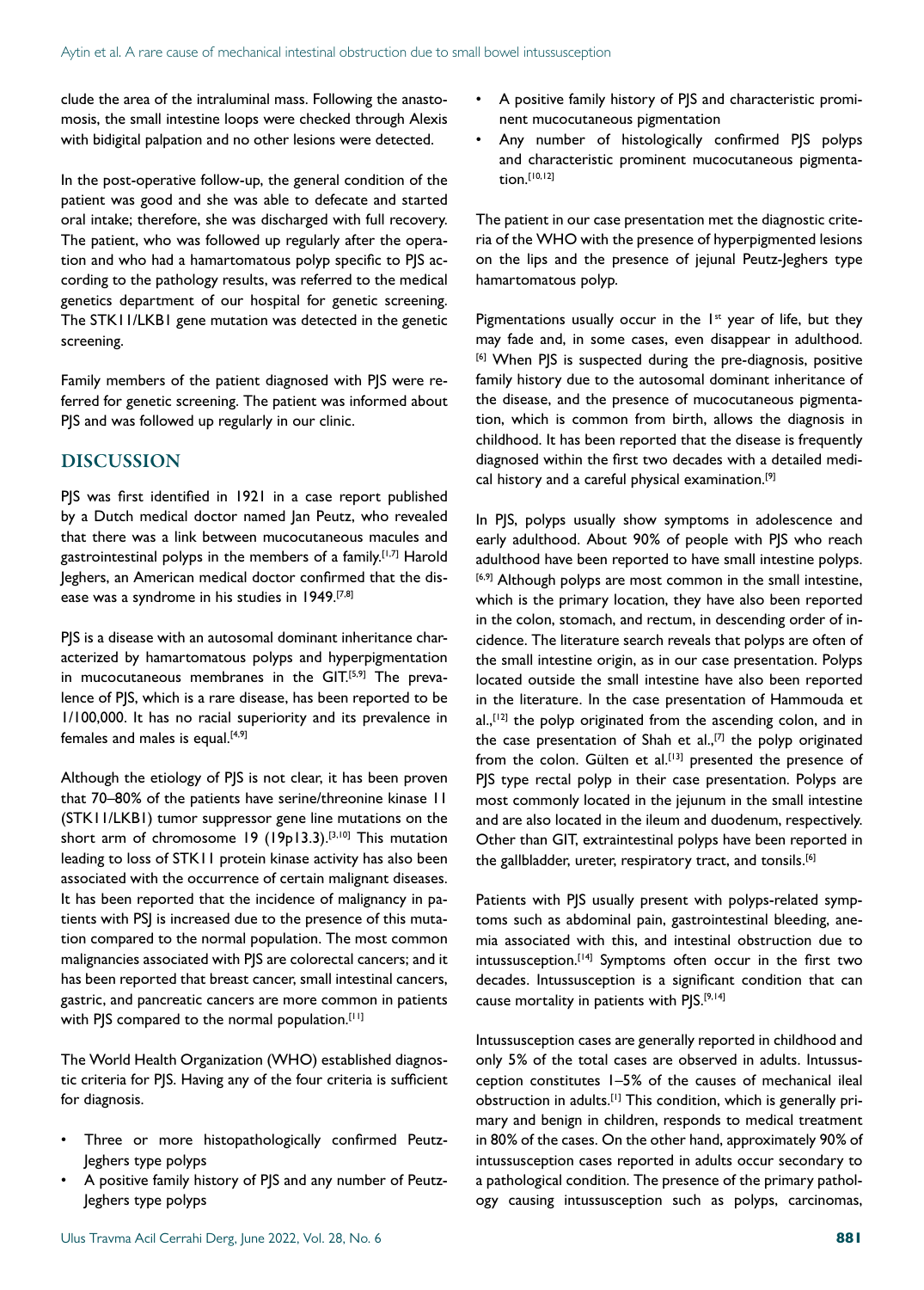Meckel's diverticulum, colon diverticulum, strictures, and benign neoplasms should be considered in the differential diagnosis in adult intussusception cases.<sup>[1,15]</sup> Surgical treatment planned to eliminate mechanical obstruction are required in 70 –90% of these pathologies.[1]

The primary pathology that causes intussusception in patients with PJS is hamartomatous polyps. The pathology that most commonly requires surgery in this patient group is intussusception, and it may not always possible to diagnose preoperatively.

In the case presentation of Nasri et  $al.,<sup>[9]</sup>$  the intussusception due to jejunal polyps was detected intraoperatively, and it is thought that intussusception may be asymptomatic and possible intestinal polyps are inevitable for this complication. In the cohort study of Wang et al.,<sup>[16]</sup> intestinal obstruction due to intussusception was diagnosed intraoperatively only in one case, and all other cases were diagnosed preoperatively. In our case presentation, the presence of intussusception due to jejunal polyp was detected by pre-operative examinations. In the light of the current literature, we believe that the preoperative or intraoperative diagnosis of intussusception secondary to jejunal polyp depends on the size of the polyp, the length of the invaginated loop, and the effectiveness of pre-operative imaging examinations.

As in our case presentation, the purpose in patients undergoing emergency operations secondary to mechanical intestinal obstruction is to eliminate mechanical obstruction in the GIT. However, it should be noted that hamartomatous polyps may involve the entire GIT and may be in large numbers in this patient group. Focusing only on the segment with major intussusception may lead to incomplete surgery in some patients. In the case presentation of Emile et al.,<sup>[17]</sup> they reported intussusceptions in two different regions simultaneously in the small intestine of a patient with PJS. This shows that we need to check the entire GIT with bidigital palpation during the exploration to reveal any possible asymptomatic intussusceptions, to find other polyps, if any, and to excise them with enterotomy.

As seen in the case report of  $\mathsf{C}$ akmak et al.,<sup>[18]</sup> many patients with PJS have multiple operations histories due to recurrent intussusceptions. Repetitive operations and segmental resections in the GIT have been reported to cause short bowel syndrome in patients with PJS.<sup>[19]</sup> Laparoscopic surgery advantageously shortens post-operative recovery time in addition to leading to a very low rate of complications due to recurrent laparotomies such as intra-abdominal adhesions and incisional hernia.[20,21] Even if the patient is not diagnosed with PJS preoperatively, if an intussusception secondary to polyp in the GIT is confirmed during the operation, an enterotomy and polypectomy can be performed and a frozen study can be performed as reported by Çakmak et al.<sup>[18]</sup> If the result is consistent with PJ type polyp, the approach to the case will

change. Combined endoscopy and surgery are recommended in these patients to prevent repetitive explorations and to reduce the risk of possible short bowel syndrome.[9] In our case presentation, a frozen study and pre-operative endoscopy could not be performed due to insufficient medical means. Only bidigital palpation could be performed to detect any other possible polyps.

Patients with PJS are reported to have an increased risk of malignancy compared to the normal population.[11,12] There is no evidence that neoplastic lesions in these patients are caused by the transformation of hamartomatous polyps.<sup>[12]</sup> The early diagnosis of PJS and performing a detailed screening program is recommended to prevent gastrointestinal complications and possible malignancies.[9,12]

In addition to annual general internal medicine, chest diseases, gynecology, or urology clinical examinations, the patients diagnosed with PJS are recommended to have complete blood count tests, liver function tests, specific blood tests, and chest radiography. It has been reported that capsule endoscopy should be performed every 3 years in these patients in addition to gastroscopy and colonoscopy.<sup>[12,14]</sup>

#### **Conclusion**

PJS should be included among the pathologies to be suspected in pre-diagnosis, and detailed medical history and clinical examination should be evaluated accordingly, especially in adult intussusception cases. If medical means are available, the patient determined to have a polyp in GIT should be studied frozen preoperatively. Considering that, there may be multiple polyps simultaneously and the associated risk of recurrent intussusception attacks in these patients, treatment with combined endoscopy and, if possible, laparoscopic surgery should be preferred.

The advantages of laparoscopic surgery are preventing intra-abdominal adhesions caused by repetitive abdominal operations and shortening the post-operative recovery time. Patients with PJS may need repetitive abdominal operations throughout their lives due to obstructive pathologies secondary to hamartomatous polyps. Considering this, we believe that laparoscopic surgery will decrease post-operative complications such as incisional hernia, short bowel syndrome, and intra-abdominal adhesion formation secondary to laparotomy.

**Informed Consent:** Written informed consent was obtained from the patient for the publication of the case report and the accompanying images.

**Peer-review:** Internally peer-reviewed.

**Authorship Contributions:** Concept: Y.E.A., Z.T.; Design: Y.E.A., Z.T.; Supervision: Y.E.A., Z.T.; Resource: Y.E.A., Z.T.; Materials: Y.E.A., Z.T.; Data: Y.E.A., Z.T.; Analysis: Y.E.A., Z.T.; Literature search: Y.E.A., Z.T.; Writing: Y.E.A., Z.T.; Critical revision: Y.E.A., Z.T.